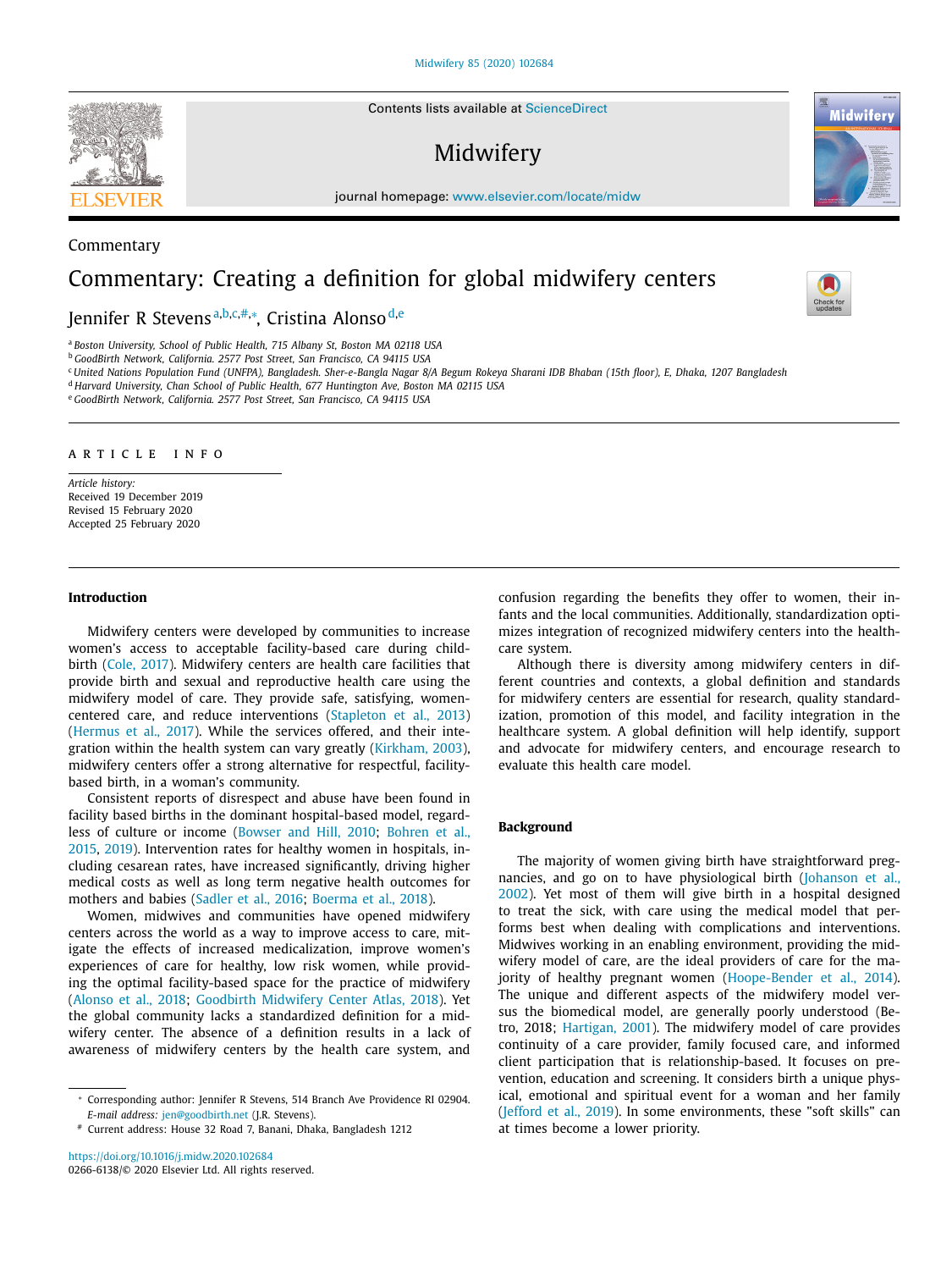Midwives function best when working in an enabling environment that is fully integrated into the healthcare system (Vedam et al., 2018). As midwifery has expanded globally, in some settings the profession has experienced burnout and abuse within the medical system. (Filby et al., 2016). An enabling environment for midwives requires basics such as infrastructure, supplies, medication, and adequate education, as well as appropriate integration, agency and freedom to practice the midwifery model. The recent framework for quality of care (Renfew et al. 2014) and respectful maternity care (Bowser and Hill, 2010) demonstrate experience of care as just as important as the provision of care to impact health outcomes (Tuncalp et al., 2015). The midwifery model of care has been shown to do this, while being cost effective, satisfying to women, and using interventions appropriately- but it needs an enabling environment to be fully expressed. A midwifery center is the optimal facility environment for the full expression of the midwifery model in practice, optimizing physiological care for women.

#### **Establishing a global definition**

Midwifery centers have been identified in over 56 countries, in low, middle, and high-income countries (Goodbirth Midwifery Center Atlas, 2018). A wide range of names are used for midwifery centers, (see box 1) with varying services depending on a community's needs. Using snowball technique to contact midwifery centers globally, and their advocates, a working group was convened in Haiti 2016 to draft an initial global definition for midwifery centers. Published definitions of midwifery centers in English were gathered from US, EU, Australia and Netherlands and common themes identified (see box 2). A review of the midwifery center definitions by the initial working group found three core elements: midwifery model of care as the guiding theoretical framework, appropriate and continuous risk assessment, and timely and seamless integration in the health care system.

#### **Box 1**. Alternative terms used for midwifery centers

Alternative terms have been identified as in use for "midwifery center" globally:

Birth center (US, Netherlands), birth home, birthing home, basic OB unit, birth and family center, birth cottage, birthing house, community birthing home, home-fromhome units, midwife-led unit, midwifery-led unit, maternity home, maternity outpatient center, maternity waiting homes, midwifery-led birthing suites, normal birth unit, nursing home (Kenya), along-side midwifery-led units and out-ofhospital maternity unit (United Kingdom), midwife-led maternity center (New Zealand), primary maternity facility (New Zealand), midwifery home (Japan, official designation), birthplace, normality unit (Scotland, each with a midwife leader called the Normality Specialist), facility-based maternal newborn care (a component of 'Household to Hospital Continuum of Care' in Vietnam), midwifery-led primary level care unit for normal birth, Lying-In Clinic, and many more.

### **Box 2**. High income country definitions

### **UK definition** (Rowe, 2011):

"Freestanding midwifery unit (FMU): an NHS clinical location offering care to women with straightforward pregnancies during labor and birth in which midwives take primary professional responsibility for care. General Practitioners may also be involved in care. During labor and birth diagnostic and treatment medical services including obstetric, neonatal and anesthetic care, are not immediately available but are lo-

cated on a separate site should they be needed. Transfer will normally involve car or ambulance."

# **US definition** (AABC, 2017):

"The birth center is a health care facility for childbirth where care is provided in the midwifery and wellness model. The birth center is freestanding and not a hospital.

Birth centers are an integrated part of the health care system and are guided by principles of prevention, sensitivity, safety, appropriate medical intervention and costeffectiveness. While the practice of midwifery and the support of physiologic birth and newborn transition may occur in other settings, this is the exclusive model of care in a birth center.

The birth center respects and facilitates a woman's right to make informed choices about her health care and her baby's health care based on her values and beliefs. The woman's family, as she defines it, is welcome to participate in the pregnancy, birth, and the postpartum period."

#### **Australian definition** (Laws et al., 2009):

"A birth center is a midwifery-managed unit separate from a labor ward - but with established links to a referral service - offering both antenatal care and care during birth to women at low risk of medical complications. Birth centers are characterized by a commitment to normality of pregnancy and birth, and a homelike environment."

#### **Dutch definition** (Hermus et al., 2017):

"Birth centers are midwifery-managed locations that offer care to low risk women during labor and birth. They have a homelike environment and provide facilities to support physiological birth. Independent community midwives take primary professional responsibility for care. In case of referral the secondary caregiver (obstetrician or pediatrician) takes over the professional responsibility of care.

Three types of birth centers were identified based on location:

A freestanding birth center is located separate from a hospital with obstetric services. In case of referral the woman needs to be transferred to a hospital with obstetric services which will normally be by car or ambulance.

An alongside birth center is located in a hospital with obstetric services or on such a hospital's grounds, but separate from the obstetric unit. In case of referral the woman needs to be transferred which will normally be by bed or wheelchair.

An on-site birth center is located within an obstetric unit of a hospital. In case of referral the woman does not need to be transferred: the secondary caregiver (obstetrician or pediatrician) will enter the birthing room."

Consensus was reached through four in-person focus group discussions with stakeholders, and three informal online meetings. The four focus group discussions, with over 11 countries represented (Haiti, Mexico, Peru, UK, US, Canada, France, Trinidad and Tobago, Netherlands, Switzerland, and Australia) occurred in Haiti (twice), Canada and Mexico. Participants included representatives from the WHO, the donor community, Ministries of Health, UNFPA, NGOs and national midwifery center organizations from three countries (US, UK, Mexico), as well as traditional birth attendants, clinical midwives, nurses, midwifery center administrators, midwifery educators, midwifery center researchers, and midwifery organizations.

The informal online discussions utilized Zoom video conferencing and follow up emails. The online discussions focused on engaging midwifery centers and their staff from LMIC. Participants represented 14 countries including the US, UK, Canada, Mexico, Uganda, Haiti, Philippines, Bangladesh, Peru, Trinidad and Tobago, Cambodia, New Zealand, South Africa, and Sierra Leone. All participants were administrators or health care providers at a midwifery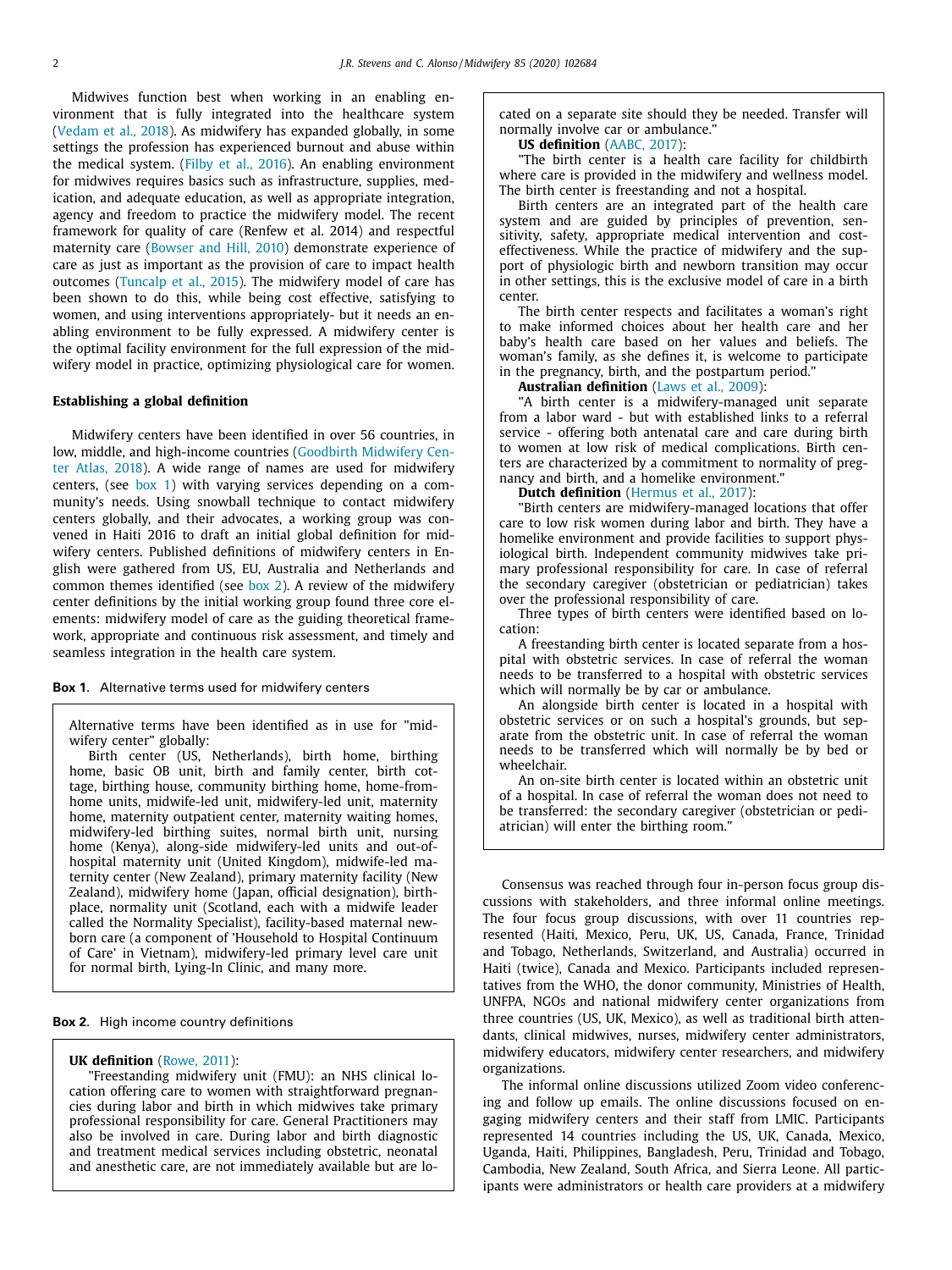center. The majority of the inter professional discussions revolved around explaining language and defining terms such as midwifery model of care, home-like environment and BEmONC, basic emergency obstetric and neonatal care (UNFPA, 2014). A final definition was reached Spring 2018.

#### **Final definition**

"A Midwifery center is a healthcare facility offering birth and sexual and reproductive health care services, using the midwifery model of care. It specializes in care for routine birth, ensures access to basic emergency care, and is fully integrated within the healthcare system. A midwifery center is distinguished by its alignment with the midwifery philosophy of care. This human rightsbased, woman-centered approach, is expressed through a homelike shared space that encourages participation of the woman, and her community. The midwifery center aligns the level of care provided to changing needs, staying alert and responsive, to provide an optimal outcome. The care provided at a midwifery center is oriented and directed towards the woman's experience."

## **Definition expansion**

- **Physical space/facility**: A midwifery center is a healthcare facility reflecting a home-like, relaxing environment. It embodies a shared, respectful, collaborative philosophy, advocating agency for all participants in health care processes. It can be found alongside an obstetric labor and delivery ward in an existing health care facility, or freestanding in the community setting.
- **Model of care**: The midwifery model specializes in care that operationalizes human rights and dignity; providing evidenced informed, woman-centered care throughout her life course (ICM, 2014). Midwifery centers specialize in low medical intervention, high comfort and education to support physiological birth; with professional autonomy and collaboration (Jefford et al. 2019). This care model is reinforced by community relationships and trust.
- **Level of care available**: A midwifery center provides sexual and reproductive healthcare, newborn care and birth services for women considered appropriate for physiological birth. A midwifery center performs continuous risk assessment, while ensuring access to basic emergency maternal and neonatal care if needed. If required, women identified at risk are referred for higher levels of care through clearly defined referral pathways (UNFPA, 2014). A midwifery center has the "capability and equipment to provide low-risk maternal and neonatal care and readiness at all times to initiate emergency procedures to meet unexpected needs of the woman and newborn within the center, and facilitate transport when necessary" (AABC, 2017).
- **Providers:** A midwifery center "ensures adequate numbers of qualified professionals to assess, care for, stabilize and transfer women and newborns" (AABC, 2017). Midwifery philosophy specializes in care that operationalizes human rights and dignity; providing evidenced informed, woman-centered care throughout her life course (ICM, 2014). The standard for a qualified professional is any licensed cadre of skilled birth attendant (WHO, 2018), usually a midwife (ICM, 2017) as she is a specialist in the midwifery model of care, as defined by WHO/ICM/FIGO (WHO, 2004; WHO, 2008).
- **Program of care**: Possible programs offered include: antenatal, intrapartum, and postpartum care, childbirth education, support groups, breastfeeding education, nutrition and health education, community outreach, centering pregnancy, newborn, family planning, cancer screening and gynecologic care to meet a particular community's needs. Continuous risk assessment is

done throughout care to assure the appropriate level is provided. The program of care is committed to the physical and mental health, and cultural safety of the woman and family, staff and surrounding community. This is demonstrated through standards for safety, healthcare quality and maintenance, and compassionate care.

• **Community**: A midwifery center is rooted in a woman's local community, working with women and local health care providers, and is integrated within the larger health care system. Care is community informed for system impact.

A global definition of midwifery centers should not eclipse the subtle global variations in this model. These variations speak to the flexibility of the model in different contexts. With this definition the global community can identify midwifery centers to support and expand as one of many solutions for women's access to quality care, addressing maternal mortality while mitigating unnecessary interventions and rates of disrespect and abuse. Midwifery centers have the potential to provide high quality, cost effective, respectful care that is in a woman's community, strengthening the healthcare system and referral pathways, using a rights-based approach for maternal and newborn care.

As with all health care facilities within a system, midwifery centers need operational standards and a mechanism for licensure and accreditation at the country level. Additionally, with an accepted definition for midwifery centers, research is now needed to assess their quality and impact on women's experiences of care and outcomes, as well as their potential impact on health systems.

#### **Conclusion**

Midwifery centers offer "rightsizing" of care, and a strong alternative for respectful, facility-based birth in a woman's community, with the potential to be safe, satisfying and cost effective. By stepping slightly out of the traditional model of care, midwifery centers address some of the gendered issues that drive disrespect and abuse, and therefore can greatly benefit midwives and women. This definition offers the opportunity to identify, evaluate, support and create standards for midwifery centers, and encourage standardized research on their utility in low resource environments .

#### **Ethical approval**

Not applicable

#### **Funding sources**

None received.

This research did not receive any specific grant from funding agencies in the public, commercial, or not-for-profit sectors.

#### **Declaration of Competing Interest**

None declared.

#### **CRediT authorship contribution statement**

**Jennifer R Stevens:** Conceptualization, Methodology, Investigation, Writing - original draft. **Cristina Alonso:** Investigation, Writing - review & editing.

#### **Acknowledgements**

Special thanks to: Jill Alliman, Melissa Avery, Teresa Bandrowska, Laura Batinelli, Kate Bauer, Ginger Breedlove, Sheena Byrom, Dianne Carland, Marijke Eastaugh, Marieke Hermus, Amy